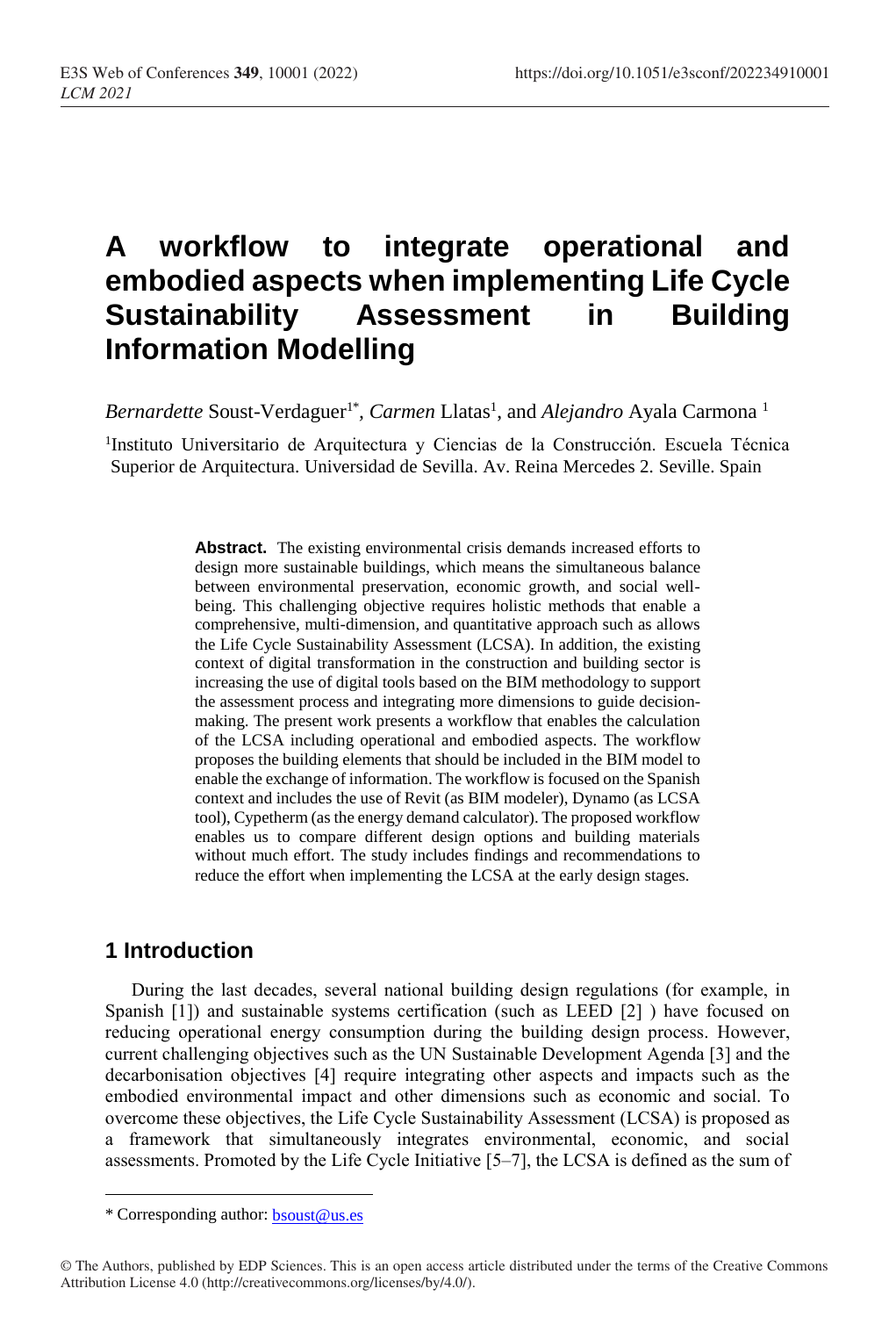the Life Cycle Assessment (LCA), Life Cycle Costing (LCC) and Social Life Cycle Assessment (S–LCA). Conceived as a combination of different techniques with different levels of maturity and data availability [8], the application of LCSA to complex products can be difficult. Buildings as complex products present several limitations. Therefore, the application of LCSA in the construction sector during the design stages and integrated into the design tools is still scarce [9]. However, its implementation to assess the embodied aspects using Building Information Modelling (BIM) models has been validated [10,11], but the evaluation of operational aspects and the definition of workflows that comply with the current Spanish energy assessment regulation has not been addressed in the literature.

#### **1.1 Goal of the study**

The study proposes a BIM-based workflow that integrates the information and modelling requirements (input and outputs) to simultaneously perform the assessment of the embodied and operational aspects of a building envelope using a Life Cycle Sustainability Assessment (LCSA) method based on an element approach [12].

# **2 Workflow Description**

#### **2.1 Description of the method**

To achieve this objective, a framework is proposed to be used in the building design process. It definition is based on previous studies in this field [13–15], integrating three main modules: background data, modelling, and calculation. Using a BIM model and a combination of different software to conduct the LCSA calculation, four steps are proposed, including the input information to define the building geometry, to conduct the LCSA calculation, and to obtain the LCSA results.

The design of this framework focuses on the envelope design, where assessing the balance between the operational and embodied aspects is significant [16]. The methodological framework to implement the LCSA in BIM bases on previous studies in this filed [9–11]. The system boundaries of the LCC, LCA and S-LCA includes the product and construction stages (A1-A3 and A5). It focuses on providing a harmonised framework to simultaneously conduct the triple dimension assessment, considering harmonised data sources for that purpose. However, due to the data availability there are slight differences in the system boundaries of them, which is consistent with previous studies [6,9].

#### *Step 1: Input information to define the building*

The BIM model (building project), is developed in the Autodesk 2021 REVIT BIM software [17], and integrates the geometry modelling of the building systems to be analysed: the structure (including columns, beams, slabs, foundations), the envelope (including walls, roof, slabs, windows, doors, and internal walls in a 200 LOD (Level of Development) [18]. Moreover, the BIM model definition includes the definition of zones, including tags, and their function in the building (e.g., kitchen, living room).

#### *Step 2: Input information to conduct the LCSA (Embodied and Operational aspects)*

Step 2.1: Input\_Operational Impact Calculation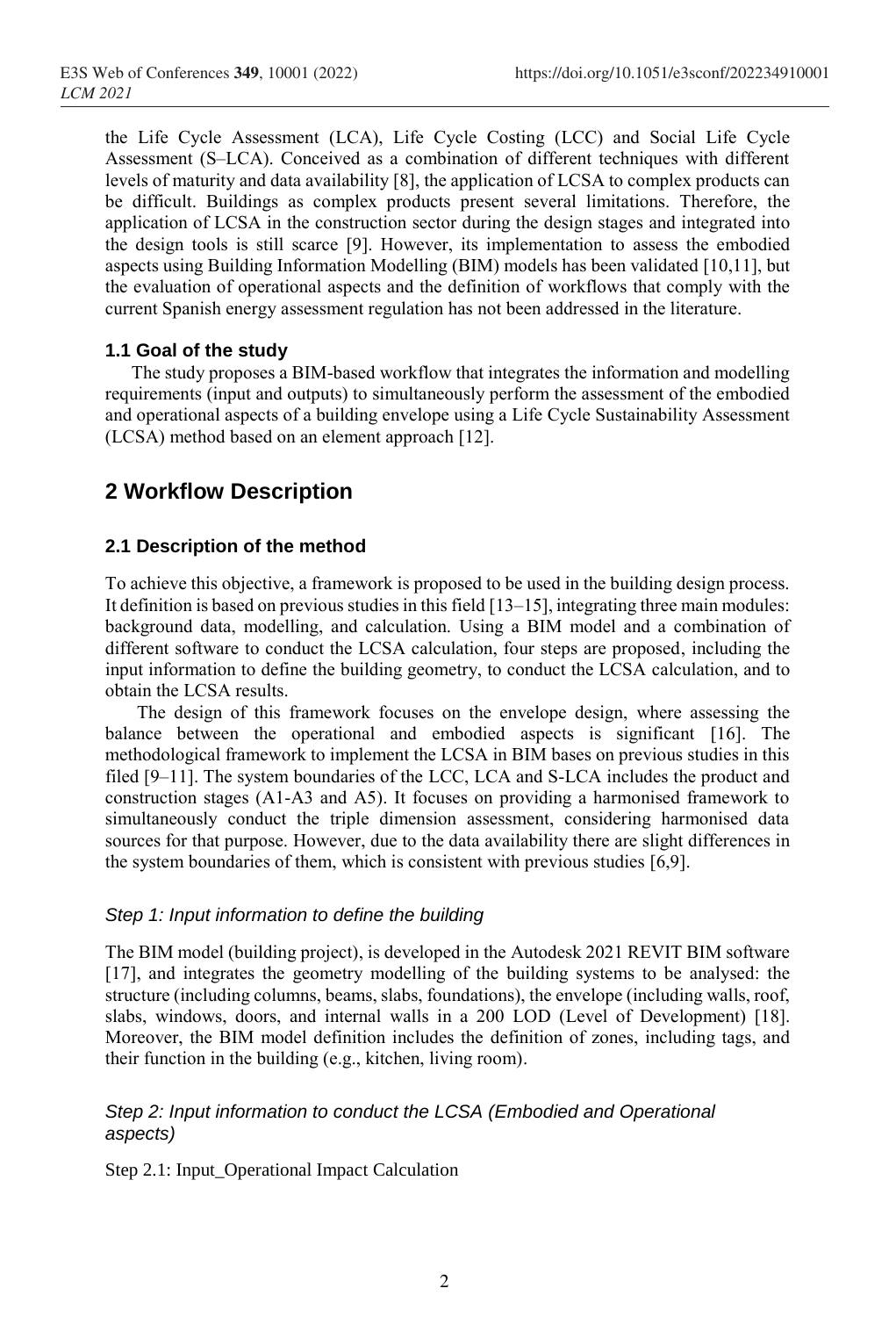The operational impact calculation is conducted based on the building energy demand. To this end, the BIM model defined in Step 1 is exported to the IFC format using the IFC file export-import platform, BIMserver.centre [19]. The platform is linked to the CYPETHERM



**Figure 1.** Schematic of the workflow and information requirements.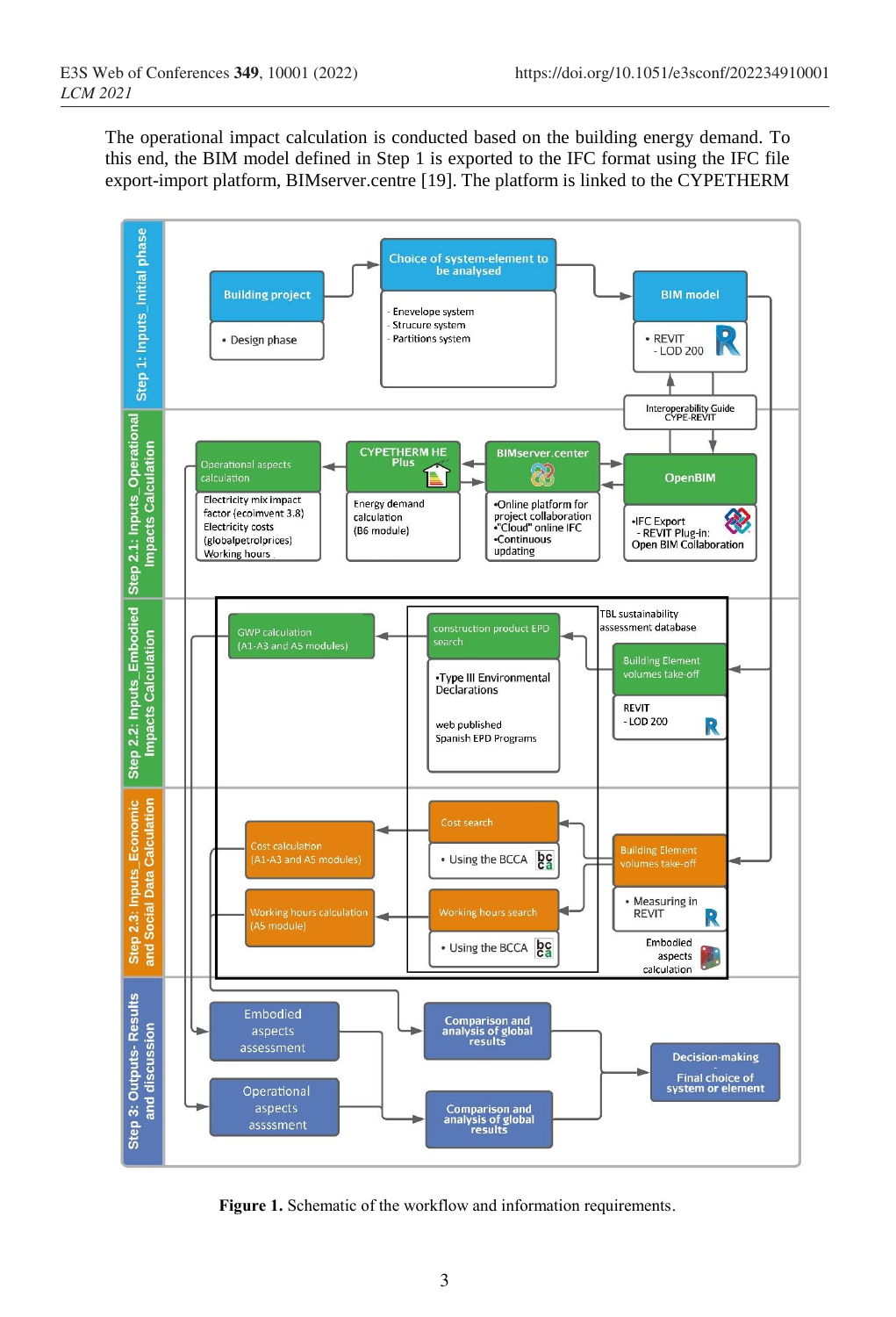HE Plus calculation software to obtain the annual operational energy demand. The software automatically extracts geometry information from the IFC model (about the walls, roof, slabs, windows, doors, internal walls, and zones). Nevertheless, the detailed information about the building materials and the building usage profile are manually inserted by the user. The operational environmental impacts are calculated using the energy demand multiplied by the electricity production factor extracted for Spain (extracted from ecoinvent 3.8 [20]). The operational cost is calculated using the electricity cost from official sources [21].

#### Step 2.2: Inputs\_Embodied Impact Calculation

The embodied aspects calculation is conducted using a visual programming language Dynamo (Autodesk Revit 2021) Script, which has been previously addressed to calculate embodied energy and embodied carbon [22]. The present work integrates the background information (including environmental, economic, and social indicators) with the BIM model building element volume quantity take-off. The environmental data on the building material are extracted from geographically representative construction products EPDs(Environmental Product Declaration), developed according to the EN 15804 [23] standard and web-published in Spanish EPD Programs (EPD International, DAPconstrucción and GlobalEPD). The economic and social data are extracted from the BCCA [24] (Andalusian Construction Cost Base). The information about the environmental impacts and economic cost has been collected and organized in a Triple Bottom Line Data Base (TBL) [9] that follows an element classification [12]. The Dynamo Script uses the TBL database as data input to enrich the BIM model information.



**Figure 2.** Schematic of the steps and main information.

#### *Step 3: Output information*

LCSA results (graphics) are shown in real time, integrating the embodied and operational aspects (see Figure 2). This step enables us to compare and identify the building design option that produces the lowest environmental impacts, costs, and social (footprint and handprint).

# **3 Conclusions**

This paper presents a conceptual structure and demonstrates the utility of the BIM model to perform the LCSA, including embodied and operational aspects calculation in compliance with the current Spanish technical regulation. The paper shows the steps followed to simultaneously calculate and visualize the results of environmental, economic, and social assessments using two main software, Autodesk Revit (Dynamo) and CYPETHERM HE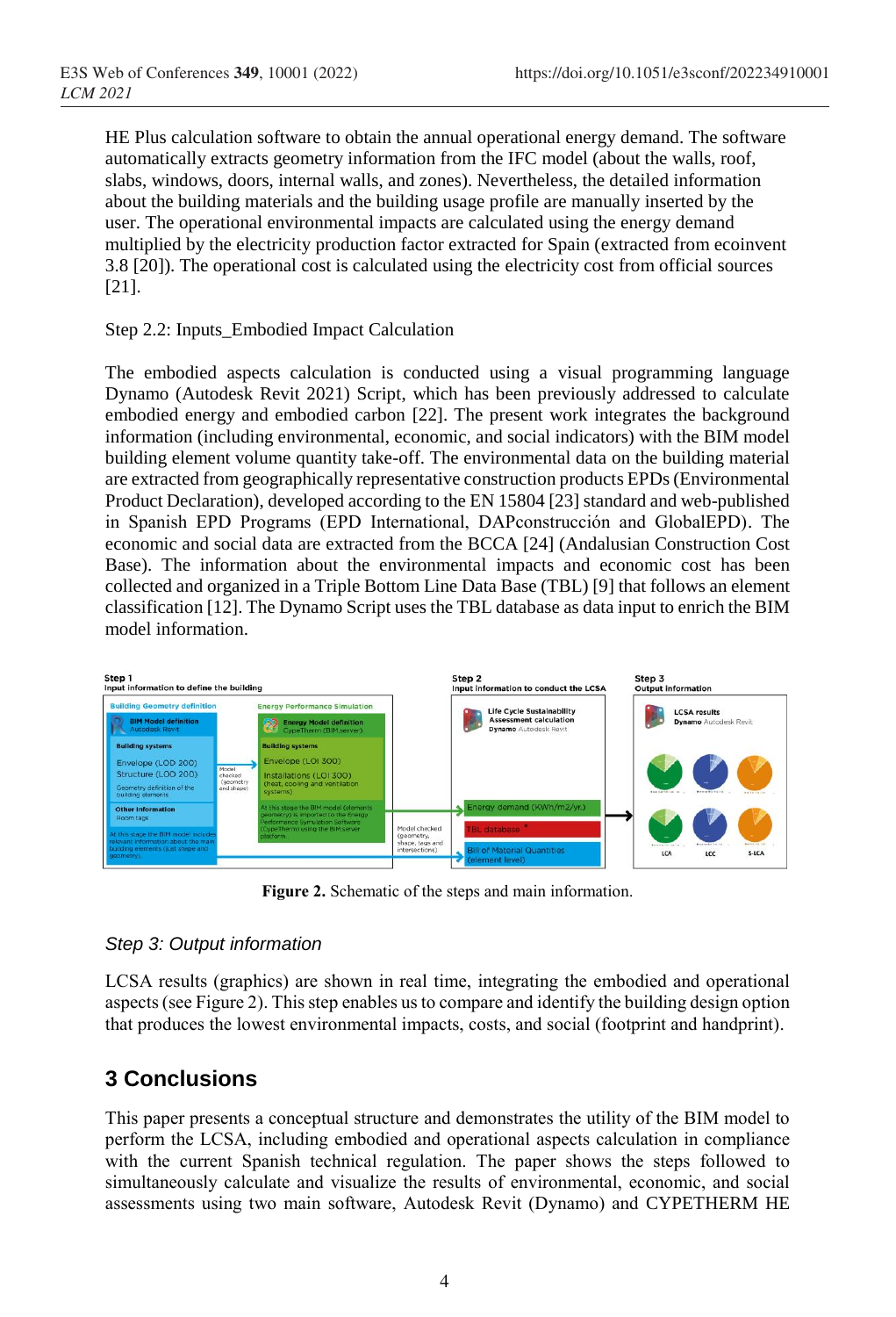Plus, and based on a 200 LOD BIM model (integrating the geometry definition of the envelope and structure). The BIM model can be automatically imported to the Energy Performance Simulation and re-imported to Autodesk Revit. The current study was limited to consider one indicator per dimension to demonstrate it feasibility. However, to enrich the indicators the same procedure could be used. New impact categories (environmental, economic and social) can be included the TBL database and linked them to BIM model element volumes using the Dynamo Script. Future research can focus on validating the workflow application in different case studies.

**Acknowledgements.** The authors thank Gabriel Verd Arquitectos and EMVISESA for providing the information needed to use the building case study. The authors also thank the Spanish Ministry of Science, Innovation and Universities, which supported the project Grant BIA2017-84830-R funded by MCIN/AEI/ 10.13039/501100011033 by ERDF A way of making Europe.

# **References**

- [1] CTE, Spanish Building Technical Code, Real Decreto 314/2006 17 Marzo. BOE 74 (2006) 11816–11831. doi:CTE-DB-SE.
- [2] S. Kubba, LEED v4 Practices, Certification, and Accreditation Handbook: Second Edition, 2015. doi:10.1016/C2015-0-00887-5.
- [3] UN United Nations, The Sustainable Development Goals Report 2019, 2019.
- [4] European Commission, European Parliament, The European Green Deal, Eur. Comm. (2019). doi:10.1017/CBO9781107415324.004.
- [5] M. Finkbeiner, E.M. Schau, A. Lehmann, M. Traverso, Towards life cycle sustainability assessment, Sustainability. (2010). doi:10.3390/su2103309.
- [6] Valdivia S, C. Ugaya, G. Sonnemann, J. Hildenbrand, (eds), Towards a Life Cycle Sustainability Assessment. Making informed choices on products., Paris, 2011.
- [7] W. Kloepffer, Life cycle sustainability assessment of products (with Comments by Helias A. Udo de Haes, p. 95), in: Int. J. Life Cycle Assess., 2008. doi:10.1065/lca2008.02.376.
- [8] S. Valdivia, · Jana, G. Backes, M. Traverso, · Guido Sonnemann, S. Cucurachi, J.B. Guinée, T. Schaubroeck, M. Finkbeiner, N. Leroy-Parmentier, · Cássia Ugaya, C. Peña, A. Zamagni, A. Inaba, M. Amaral, M. Berger, J. Dvarioniene, T. Vakhitova, C. Benoit-Norris, M. Prox, · Rajendra Foolmaun, · Mark Goedkoop, Principles for the application of life cycle sustainability assessment, Int. J. Life Cycle Assess. 26 (2021) 1900–1905. doi:10.1007/s11367-021-01958-2.
- [9] C. Llatas, B. Soust-Verdaguer, A. Passer, Implementing Life Cycle Sustainability Assessment during design stages in Building Information Modelling: From systematic literature review to a methodological approach, Buiding Environ. 182 (2020). doi:10.1016/j.buildenv.2020.107164.
- [10] C. Llatas, B. Soust-Verdaguer, A. Hollberg, E. Palumbo, R. Quiñones, Developing a BIM-based Life Cycle Sustainability Assessment application in the early design stages using Industry Foundation Classes, Autom. Constr. (Under Rev (2021).
- [11] B. Soust-Verdaguer, I. Bernardino Galeana, C. Llatas, M. V. Montes, E. Hoxha, A. Passer, How to conduct consistent environmental, economic, and social assessment during the building design process. A BIM-based Life Cycle Sustainability Assessment method., J. Build. Eng. (2021).
- [12] T. Lützkendorf, Application of "Element"-Method in Sustainability Assessment, in: Cent. Eur. Towar. Sustain. Build. 2019, 2019: pp. 1–8.